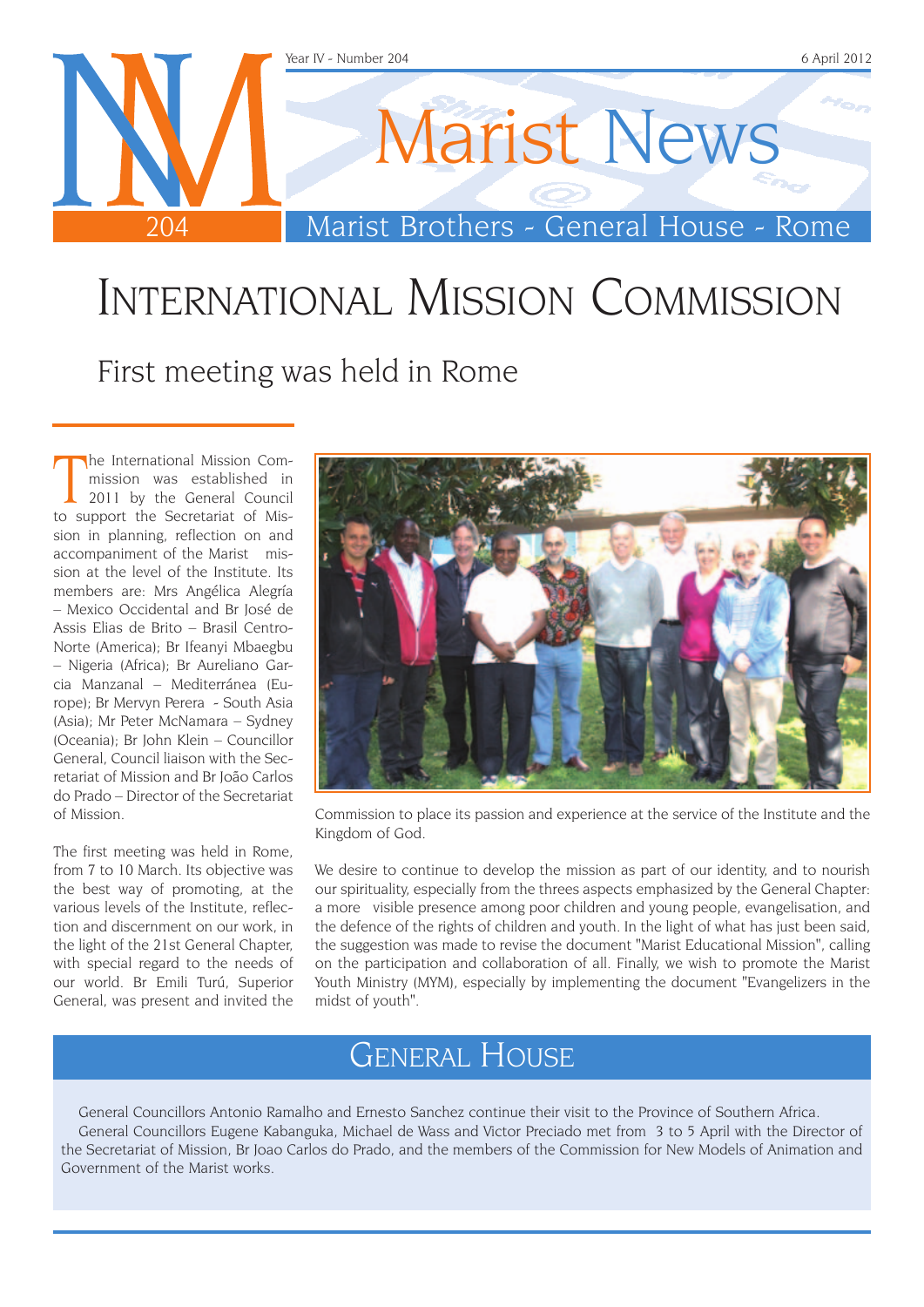# Notre Dame l'Hermitage **EXPERIENCE**

### Community Animators Course in English



"I rejoiced when I heard them say, let us go to God's house and at last our feet are standing within your gates, Oh Jerusalem" These echoes from the psalmist could be heard from the heart beats of the Manziana group of Community Animators as we were arriving at Notre Dame l'Hermitage. For the psalmist Jerusalem had great and significance to his faith. "It is there that the tribes of Israel go." It was the centre of the Jewish faith. Thus l'Hermitage for us is central to our Marist foundation and spirituality.

The first eye catching glimpse of the solidity of the rocks and the buildings reflect our solid foundations both spiritually and physically. Founded on a deep solid structure like the rock of L'Hermitage. These rocks, walls and river Gier had stories to tell us in the days which followed. All the words from St. Marcellin came to life by looking at the Hermitage upon our arrival. "Unless the Lord builds the house, in vain do the builders labour…"

Our experience of this deep and profound pilgrimage was going to be very good and fruitful. In spite of differences in languages and culture, we created our own tower of babel and Marist Brotherhood overcame this challenge. Apart from thescorial group, Brothers Today secretariat represented by Bros. Cesar and Eugene accompanied us in all the activities and we really felt supported and encouraged by the Institute.

The pilgrimage covered areas like the tour of the house, looking for the treasure, a pilgrimage to Marhles, a walk to Le Rosey, sharing in groups, the memorare in the snow and Montagne experiences. On one of the days we had a very rich sharing on the lives of our early Brothers by Bro. Alain Delorme. We also visited Maisonnete and walked to La Valla, prayed at Our Lady of Pity and walked back to L'Hermitage. In response to our last Chapter's message we went to Genève, Switzerland to visit our Brothers, to see the work they are doing for the protection of Children's Rights and also toured the UN and lastly visited the Lake.

Among the topics covered was the one on Marist Family led by Bro. Andre Lanfrey. After the sharing we went to visit La Neyliere where there is the Museums of Colin and Oceania and in the evening we had a meeting with L'Hermitage community. We also had a chance to visit Fourviere in Lyons, where Fr. Champagnat and the other Marist Priests were ordained and made a pledge to form the Society of Mary at the foot of Our Lady of Fourviere. We had the Eucharist there and also made our pledge as a group to live the charism of the Marist Brothers.

When all had been said and done we had a day set aside for the retreat and had prayers in the cemetery and the chapel in the woods. In brief this is what the pilgrimage covered. All of us came back feeling impelled to spread and share the spirit of Hermitage with all our Brothers. Everyone felt Champagnat's spirit alive flowing from the river Gier to the rest of the Marist world and incarnating itself in all the Marists of Champagnat worldwide today.

Like the psalmist in psalm 122 and for the love of our Brothers and Lay Marists of Champagnat we will say, "Peace be upon you L'Hermitage!" For the love of the Institute we will pray for your well-being.

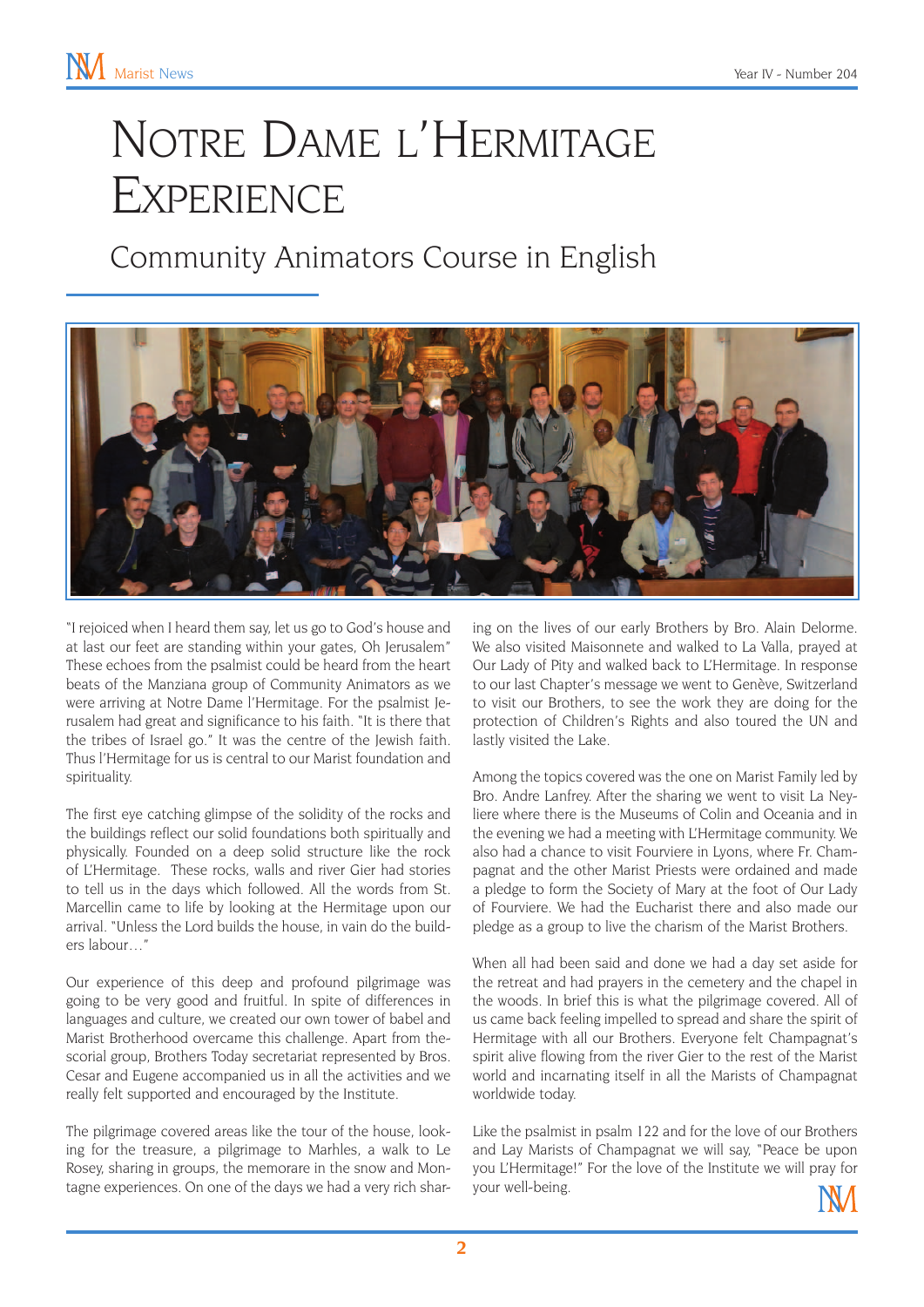# Australian Marist Principals meet

#### The young people in the contemporary Catholic school

The Principals of the 53 Marist<br>schools from all over Australia<br>met on 14-15 March at The Her-<br>mitage, Mittagong, south of Sydney, to he Principals of the 53 Marist schools from all over Australia met on 14-15 March at The Herdiscuss the challenges and opportunities for evangelisation of young people in the contemporary Catholic school.

The theme of the conference was sourced in the call of the last General Chapter for Marists to be known as experts in youth evangelisation in their local situations. It was given extra impetus by the General Synod on the New Evangelisation to be held in Rome later this year.

On the first day, the Principals' discussions were animated by a panel of people who brought different perspectives on evangelisation: the Directors of Evangelisation from two metropolitan archdioceses, a young person involved in pastoral planning for another urban diocese, a priest, and two 18 yearold members of the Remar Australia youth ministry team. Later in the day, eight Principals made presentations on various strategies in evangelisation that seemed to be engaging the young people in their schools, covering areas



including liturgy, solidarity, approaches to religious education, Remar, retreats, and other programmes. The day ended with a wonderfully celebrated Eucharist.

Among the aspects of the Marist way of evangelisation that the Principals identified were: the importance of closeness to young people and to their life experience; the need for personal encounter with Jesus; a respect for the goodness of each person; being a Marian expression of Church; and drawing deeply on the "narrative of holiness" that is our Marist story.

The second day was devoted to planning and discussing a range of projects, programmes and policies for the new Province of Australia: the growing number formation courses in Marist spirituality and mission; solidarity initiatives; fostering the Lay Marist vocation; the growth of Remar as a way of doing Marist youth ministry; opportunities for leaders to have spiritual accompaniment; the various conferences and gatherings for teachers and students; means for communication; and the principles underpinning "Marist Schools Australia" which is the new way for supporting and associating Marist school communities.

## Marist presence in Jbail Byblos, Lebanon

The School of "Notre Dame de Lourdes"

The first Brothers to Lebanon came in 188<br>request of the Jesuits: 5 to Ghazir and 3<br>for seven years. Brother Louis-Marie, the<br>General who sent them, recalled them in 1875. he first Brothers to Lebanon came in 1868 at the request of the Jesuits: 5 to Ghazir and 3 to Beirut for seven years. Brother Louis-Marie, the Superior

A second group came twenty years later, in 1895, sent by Brother Théophane, the 4th Superior General, concerned to open places of refuge for the Brothers the anticlerical government in France was driving out of the schools.